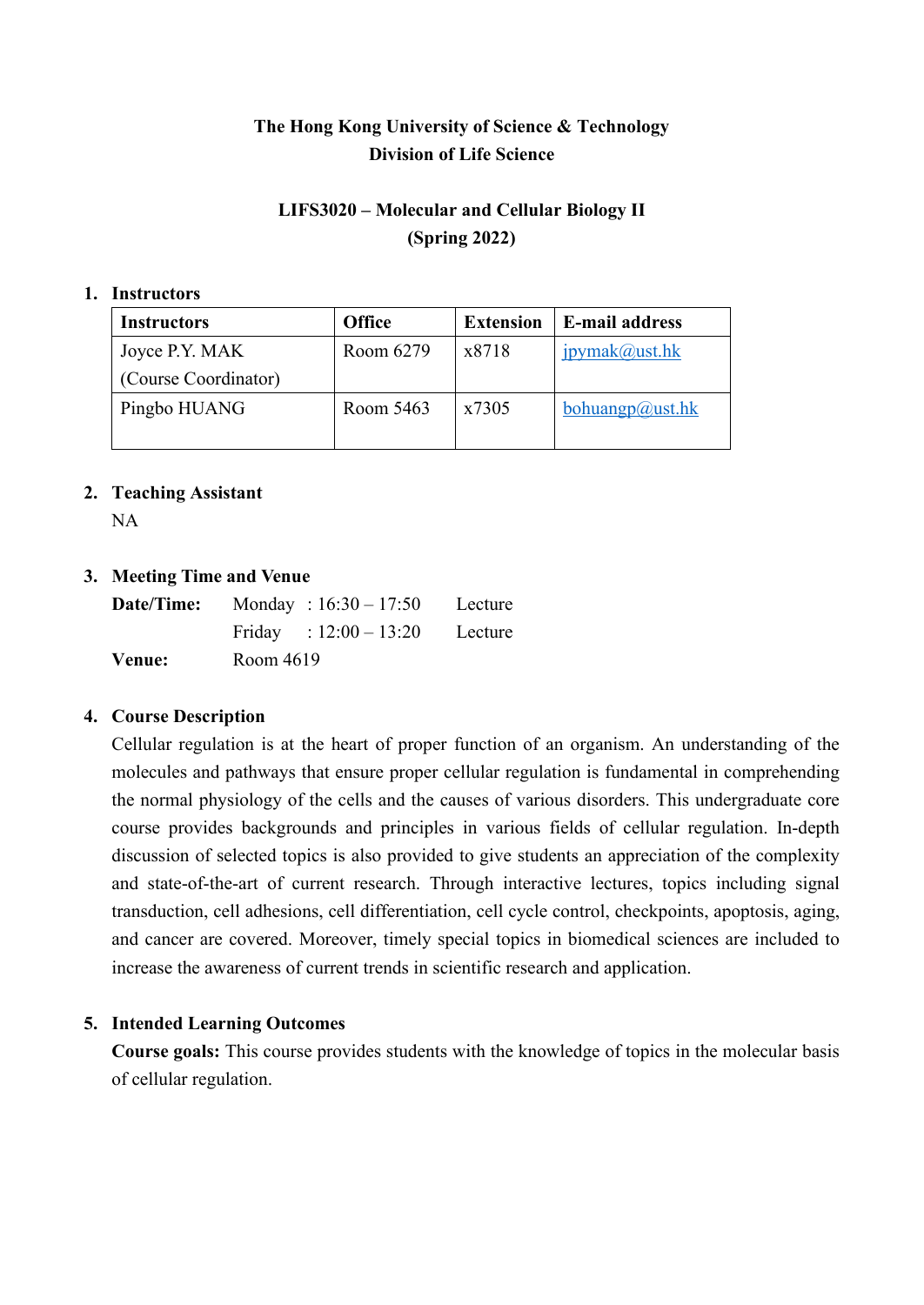On successful completion of this course, students are expected to be able to:

- 1. Explain the fundamental principles, general approaches and complexities in the discoveries made in the field of cellular regulation.
- 2. Communicate effectively in writing the principles and details of the field of cellular regulation.
- 3. Evaluate the principles and applications of methodology and experimental design in cellular regulation and apply them to other similar areas of study.

## **6. Assessment Scheme**

Students are assessed by written open-book examinations at mid-term and at the end of the course. Both short questions of analytical nature and long essay questions are included in the examination. Emphasis is placed on the genuine comprehension of the subject, organization, presentation, critical analysis, and be able to apply the principles learned to solve related problems. Effective written skills, organization, and critical analysis are expected from the students.

| Assessment    | Assessing Course ILOs |
|---------------|-----------------------|
| mid-term exam | $1 - 3$               |
| final exam    | $1 - 3$               |

## **7. Student Learning Resources**

Lecture notes will be provided.

# **8. Teaching and Learning Activities**

This course is primarily delivered through interactive lectures. Students are expected to read course materials, references, and ask questions in lectures. Through interactive discussion with the lecturers and each other, the students are able to understand the experimental approaches, methodologies, themes, and state-of-the-art development of topics in cellular regulation. Students are expected to think critically and ask questions on various aspects of the lectures. An essay-based written open-book examination at the end of the course further encourages the students to understand the principles of the subject and to apply them to solve related problems.